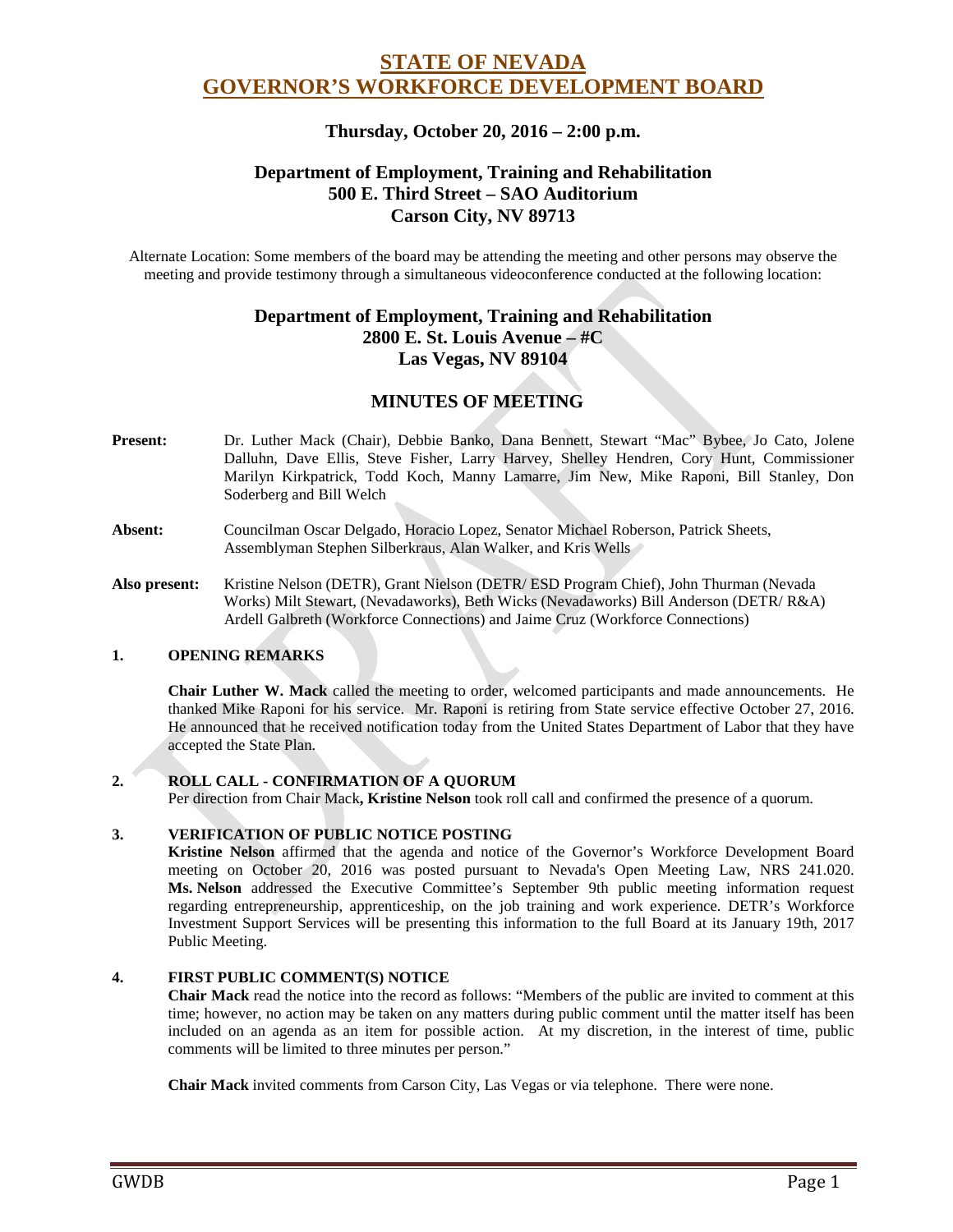#### **5. \*APPROVAL OF MINUTES**

**Chair Mack** called for a motion to approve the July 21, 2016 draft minutes of the Board.

**It was moved by Marilyn Kirkpatrick and seconded by Jo Cato to approve the July 21, 2016 draft minutes as submitted. Motion carried.** 

**6. \*FOR POSSIBLE ACTION – NEVADAWORK'S LOCAL PLAN – Ratification of the Northern Local Workforce Development Board's Local Plan**

**It was moved by Jim New and seconded by Mike Raponi to ratify the Northern Local Workforce Development Board's Local Plan as submitted. Motion carried.** 

**7. \*FOR POSSIBLE ACTION – WORKFORCE CONNECTIONS' LOCAL PLAN- Ratification of the Southern Local Workforce Development Board's Local Plan**

**It was moved by Bill Stanley and seconded by Don Soderberg to ratify the Southern Local Workforce Development Board's Local Plan. Motion carried.** 

**8. \*FOR POSSIBLE ACTION – State Compliance Policies (SCP) – Ratification of three (3) State Compliance Policies Numbers 1.4, 1.14 and 2.4 – Items 8(A) through 8(C)**

**It was moved by Bill Stanley and seconded by Marilyn Kirkpatrick to ratify three (3) State Compliance Policies Numbers 1.4, 1.14 and 2.4 as presented. Motion carried.** 

**9. \*FOR POSSIBLE ACTION – GWDB'S BYLAWS – Ratification of the Governor's Workforce Development Board's (GWDB) revised bylaws**

**It was moved by Marilyn Kirkpatrick and seconded by Dave Ellis to ratify the Governor's Workforce Development Board's (GWDB) revised bylaws presented. Motion carried.** 

#### **10. INFORMATIONAL/DISCUSSION – DETR'S DIRECTOR'S UPDATES**

There was no discussion.

### **11. INFORMATIONAL ITEMS/REPORTS**

- **a. DETR Research and Analysis Bureau's Economic updates**
- **b. Workforce Connections -- Southern LWDB's quarterly report and updates**
- **c. Nevadaworks -- Northern LWDB's quarterly report and updates**
- **d. DETR's Financial Management – WIOA Analysis of Expenditures for SFY 15/16**

There was no discussion.

#### **12. PUBLIC COMMENTS NOTICE (SECOND)**

**Chair Mack** read the statement into the record: "Members of the public are invited to comment at this time; however no action may be taken on any matters during public comment until the matter itself has been included on an agenda as an item for possible action. In my discretion, in the interest of time, public comment will be limited to three minutes per person." He invited comments from Carson City, Las Vegas or on the telephone.

**Shelly Hendren** stated that she represents DETR and the Voc Rehab Program on the Board. She shared that there is currently a vacancy on the State Rehab Council that calls for a member of this Board and called for those interested to submit an application for this gubernatorial appointment. The Board meets quarterly. The Voc Rehab Program works with people with disabilities who have barriers to employment.